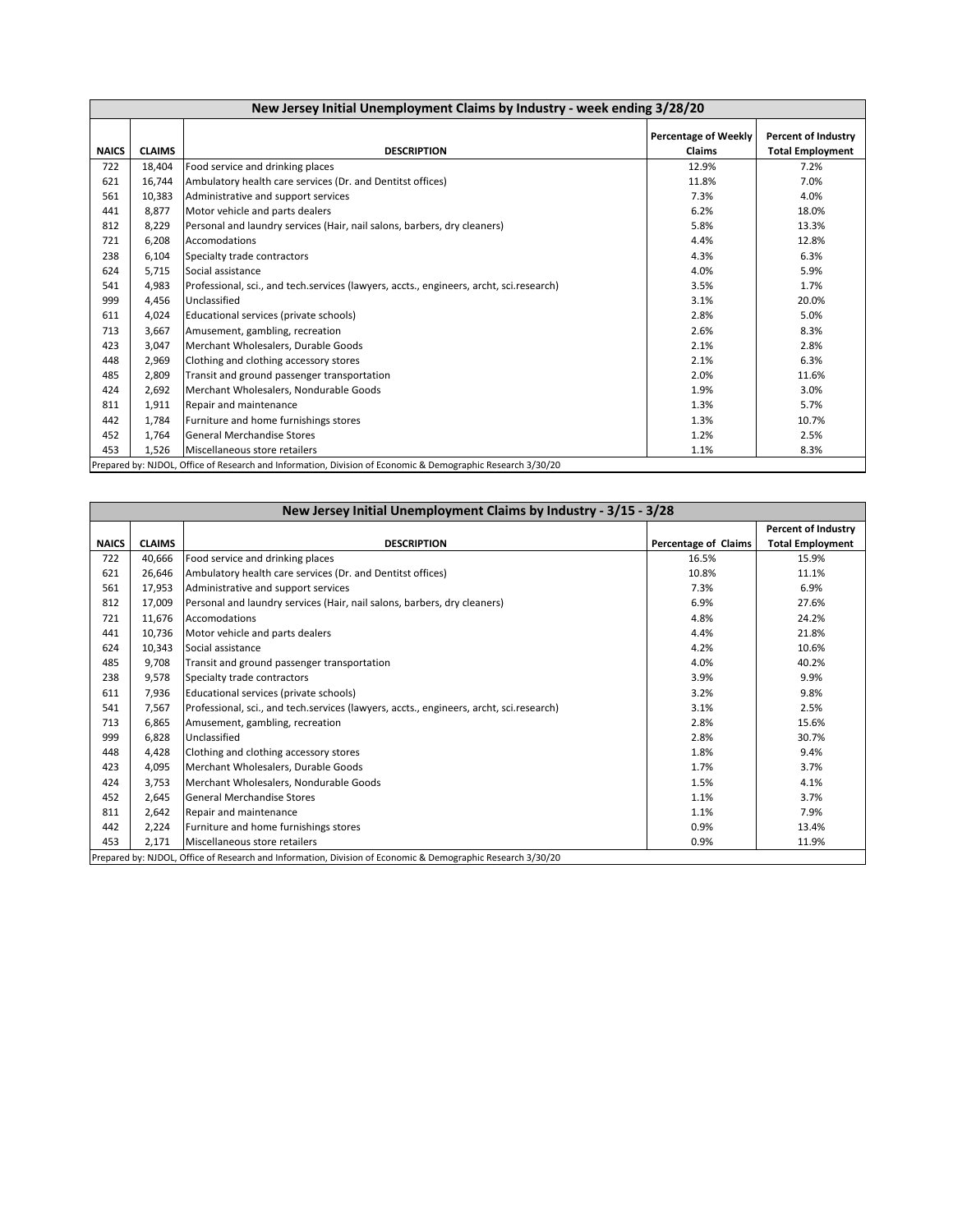| N. J. Initial Unemployment Claims by County                         |         |                         |  | N. J. Initial Unemployment Claims by County                         |         |                         |  |
|---------------------------------------------------------------------|---------|-------------------------|--|---------------------------------------------------------------------|---------|-------------------------|--|
| week ending 3/28/20                                                 |         |                         |  | $3/15 - 3/28$                                                       |         |                         |  |
| <b>County of Residence</b>                                          | Claims  | <b>Percent of Total</b> |  | <b>County of Residence</b>                                          | Claims  | <b>Percent of Total</b> |  |
| Atlantic                                                            | 8,761   | 6.2%                    |  | Atlantic                                                            | 15,855  | 6.5%                    |  |
| Bergen                                                              | 12,705  | 8.9%                    |  | Bergen                                                              | 21,647  | 8.8%                    |  |
| Burlington                                                          | 6,396   | 4.5%                    |  | Burlington                                                          | 11,479  | 4.7%                    |  |
| Camden                                                              | 8,172   | 5.7%                    |  | Camden                                                              | 14,563  | 5.9%                    |  |
| Cape May                                                            | 1,899   | 1.3%                    |  | Cape May                                                            | 3,289   | 1.3%                    |  |
| Cumberland                                                          | 2,280   | 1.6%                    |  | Cumberland                                                          | 3,982   | 1.6%                    |  |
| <b>Essex</b>                                                        | 10,370  | 7.3%                    |  | Essex                                                               | 16,780  | 6.8%                    |  |
| Gloucester                                                          | 4,926   | 3.5%                    |  | Gloucester                                                          | 8,992   | 3.7%                    |  |
| Hudson                                                              | 8,197   | 5.8%                    |  | Hudson                                                              | 13,765  | 5.6%                    |  |
| Hunterdon                                                           | 1,544   | 1.1%                    |  | Hunterdon                                                           | 2,648   | 1.1%                    |  |
| Mercer                                                              | 4,120   | 2.9%                    |  | Mercer                                                              | 7,303   | 3.0%                    |  |
| Middlesex                                                           | 11,915  | 8.4%                    |  | Middlesex                                                           | 20,074  | 8.2%                    |  |
| Monmouth                                                            | 10,575  | 7.4%                    |  | Monmouth                                                            | 19,616  | 8.0%                    |  |
| Morris                                                              | 7,181   | 5.0%                    |  | <b>Morris</b>                                                       | 11,977  | 4.9%                    |  |
| Ocean                                                               | 10,729  | 7.5%                    |  | Ocean                                                               | 19,048  | 7.8%                    |  |
| Passaic                                                             | 9,801   | 6.9%                    |  | Passaic                                                             | 16,258  | 6.6%                    |  |
| Salem                                                               | 721     | 0.5%                    |  | Salem                                                               | 1,330   | 0.5%                    |  |
| Somerset                                                            | 3,930   | 2.8%                    |  | Somerset                                                            | 6,676   | 2.7%                    |  |
| <b>Sussex</b>                                                       | 2,977   | 2.1%                    |  | <b>Sussex</b>                                                       | 5,153   | 2.1%                    |  |
| Union                                                               | 7,663   | 5.4%                    |  | Union                                                               | 12,747  | 5.2%                    |  |
| Warren                                                              | 1,681   | 1.2%                    |  | Warren                                                              | 3,108   | 1.3%                    |  |
| New Jersey Total                                                    | 136,543 | 96.0%                   |  | New Jersey Total                                                    | 236,290 | 96.4%                   |  |
| <b>Out-of-State Filers</b>                                          | 5,727   | 4.0%                    |  | <b>Out-of-State Filers</b>                                          | 9,446   | 3.8%                    |  |
| <b>Grand Total</b>                                                  | 142,270 | 100.0%                  |  | <b>Grand Total</b>                                                  | 245,736 | 100.0%                  |  |
| Prepared by: NJDOL, Office of Research and Information, Division of |         |                         |  | Prepared by: NJDOL, Office of Research and Information, Division of |         |                         |  |
| Economic & Demographic Research 3/30/20                             |         |                         |  | Economic & Demographic Research 3/30/20                             |         |                         |  |

| N. J. Initial Unemployment Claims by County                                                                    |               |                         |  |  |  |  |
|----------------------------------------------------------------------------------------------------------------|---------------|-------------------------|--|--|--|--|
| $3/15 - 3/28$                                                                                                  |               |                         |  |  |  |  |
| <b>County of Residence</b>                                                                                     | <b>Claims</b> | <b>Percent of Total</b> |  |  |  |  |
| Atlantic                                                                                                       | 15,855        | 6.5%                    |  |  |  |  |
| Bergen                                                                                                         | 21,647        | 8.8%                    |  |  |  |  |
| Burlington                                                                                                     | 11,479        | 4.7%                    |  |  |  |  |
| Camden                                                                                                         | 14,563        | 5.9%                    |  |  |  |  |
| Cape May                                                                                                       | 3,289         | 1.3%                    |  |  |  |  |
| Cumberland                                                                                                     | 3,982         | 1.6%                    |  |  |  |  |
| Essex                                                                                                          | 16,780        | 6.8%                    |  |  |  |  |
| Gloucester                                                                                                     | 8,992         | 3.7%                    |  |  |  |  |
| Hudson                                                                                                         | 13,765        | 5.6%                    |  |  |  |  |
| Hunterdon                                                                                                      | 2,648         | 1.1%                    |  |  |  |  |
| Mercer                                                                                                         | 7,303         | 3.0%                    |  |  |  |  |
| Middlesex                                                                                                      | 20,074        | 8.2%                    |  |  |  |  |
| Monmouth                                                                                                       | 19,616        | 8.0%                    |  |  |  |  |
| Morris                                                                                                         | 11,977        | 4.9%                    |  |  |  |  |
| Ocean                                                                                                          | 19,048        | 7.8%                    |  |  |  |  |
| Passaic                                                                                                        | 16,258        | 6.6%                    |  |  |  |  |
| Salem                                                                                                          | 1,330         | 0.5%                    |  |  |  |  |
| Somerset                                                                                                       | 6,676         | 2.7%                    |  |  |  |  |
| <b>Sussex</b>                                                                                                  | 5,153         | 2.1%                    |  |  |  |  |
| Union                                                                                                          | 12,747        | 5.2%                    |  |  |  |  |
| Warren                                                                                                         | 3,108         | 1.3%                    |  |  |  |  |
| New Jersey Total                                                                                               | 236,290       | 96.4%                   |  |  |  |  |
| <b>Out-of-State Filers</b>                                                                                     | 9,446         | 3.8%                    |  |  |  |  |
| <b>Grand Total</b><br>245,736<br>100.0%                                                                        |               |                         |  |  |  |  |
| Prepared by: NJDOL, Office of Research and Information, Division of<br>Economic & Demographic Research 3/30/20 |               |                         |  |  |  |  |
|                                                                                                                |               |                         |  |  |  |  |